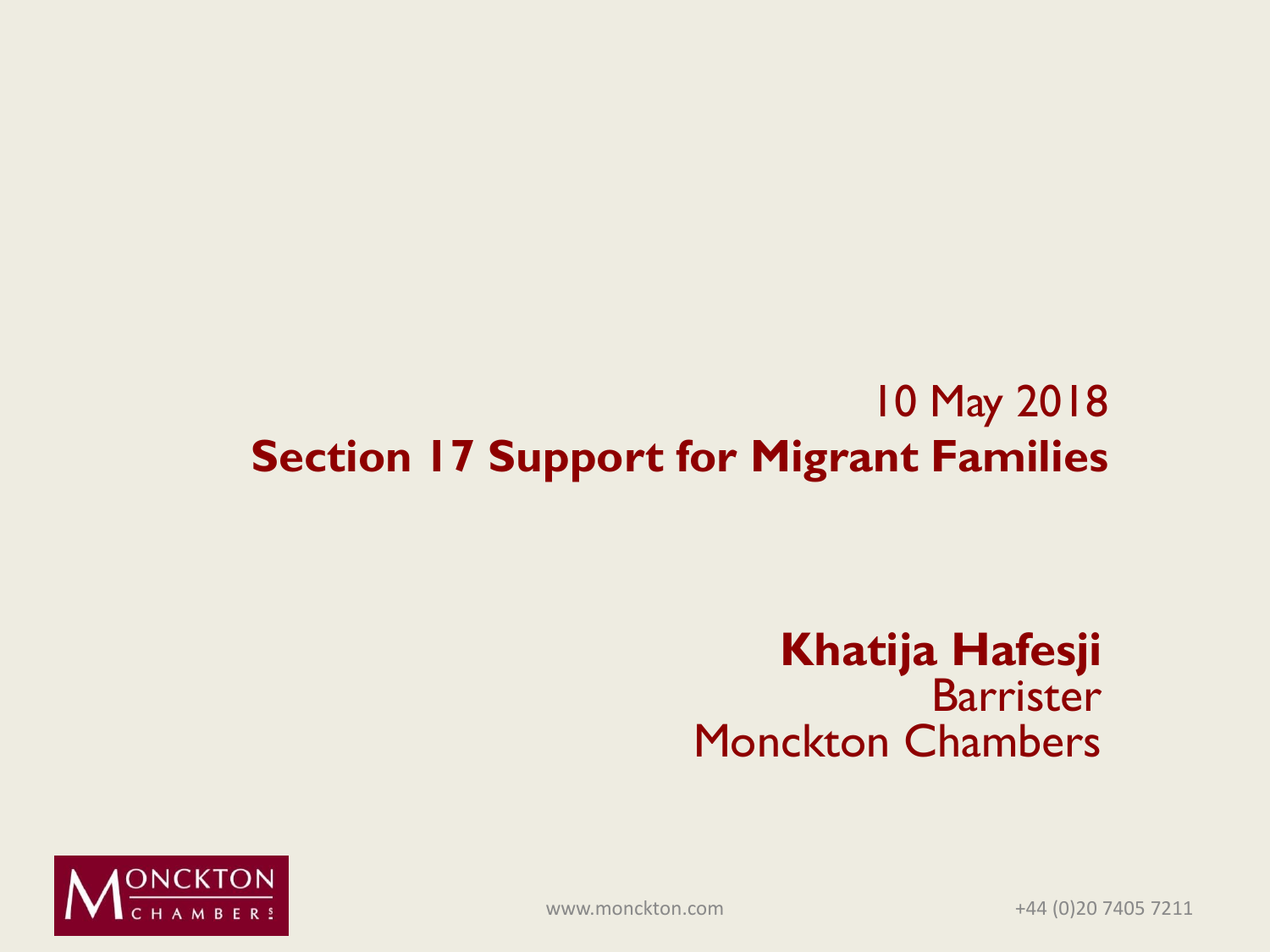## Our clients

- Children and/or their parents who are:
	- Subject to immigration control and have no recourse to public funds; or
	- No immigration status and not asylum seekers
- Case Studies

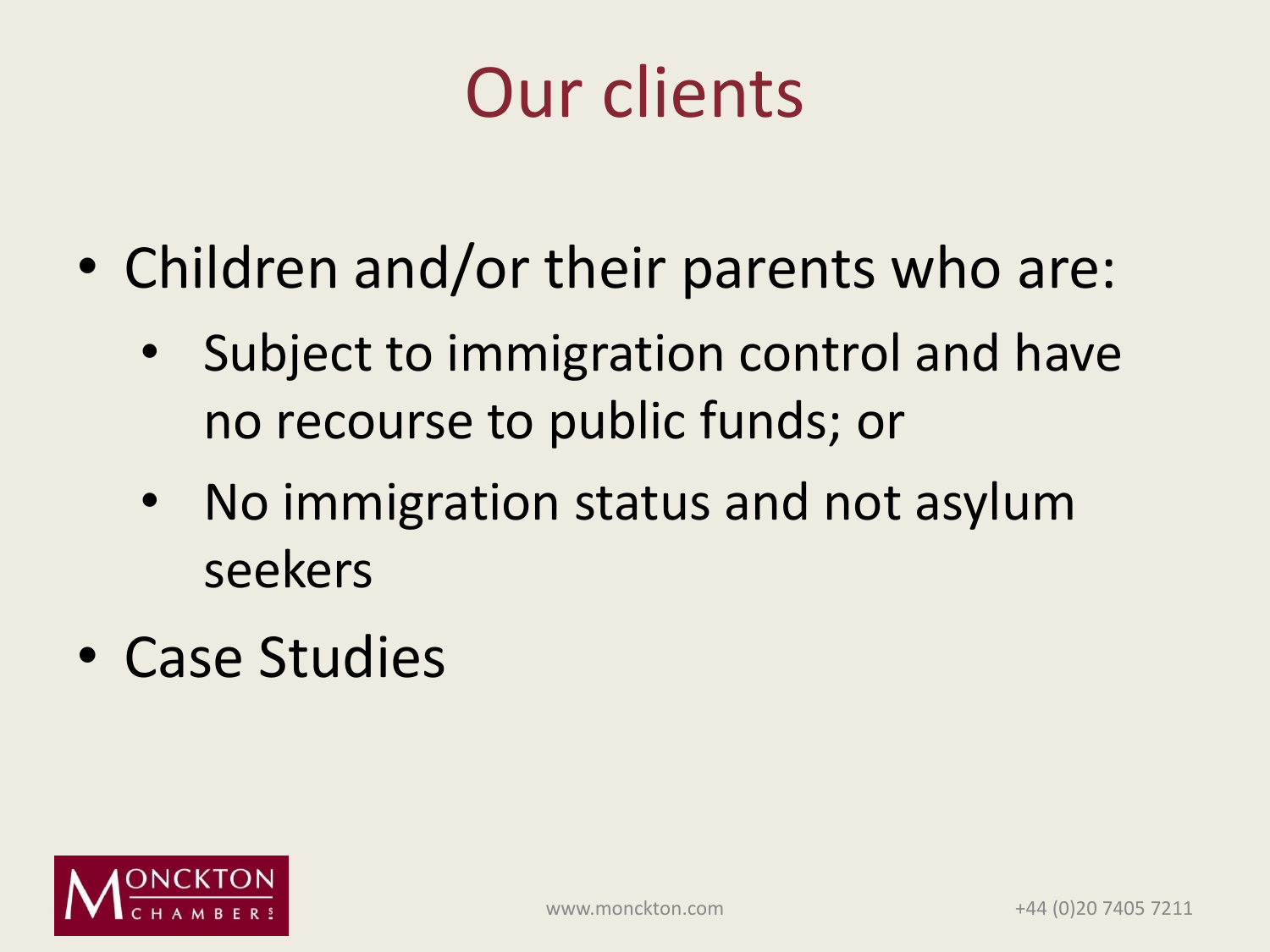## Section 17 CA89

- S. 17(1) Children Act 1989 duty to provide services
- S. 17(3) Children Act 1989 power to provide services
- S. 17(6) accommodation or money
- S.17(10) definition of child in need
- *R(G) v Barnet London Borough Council* [2004] 2 AC 208

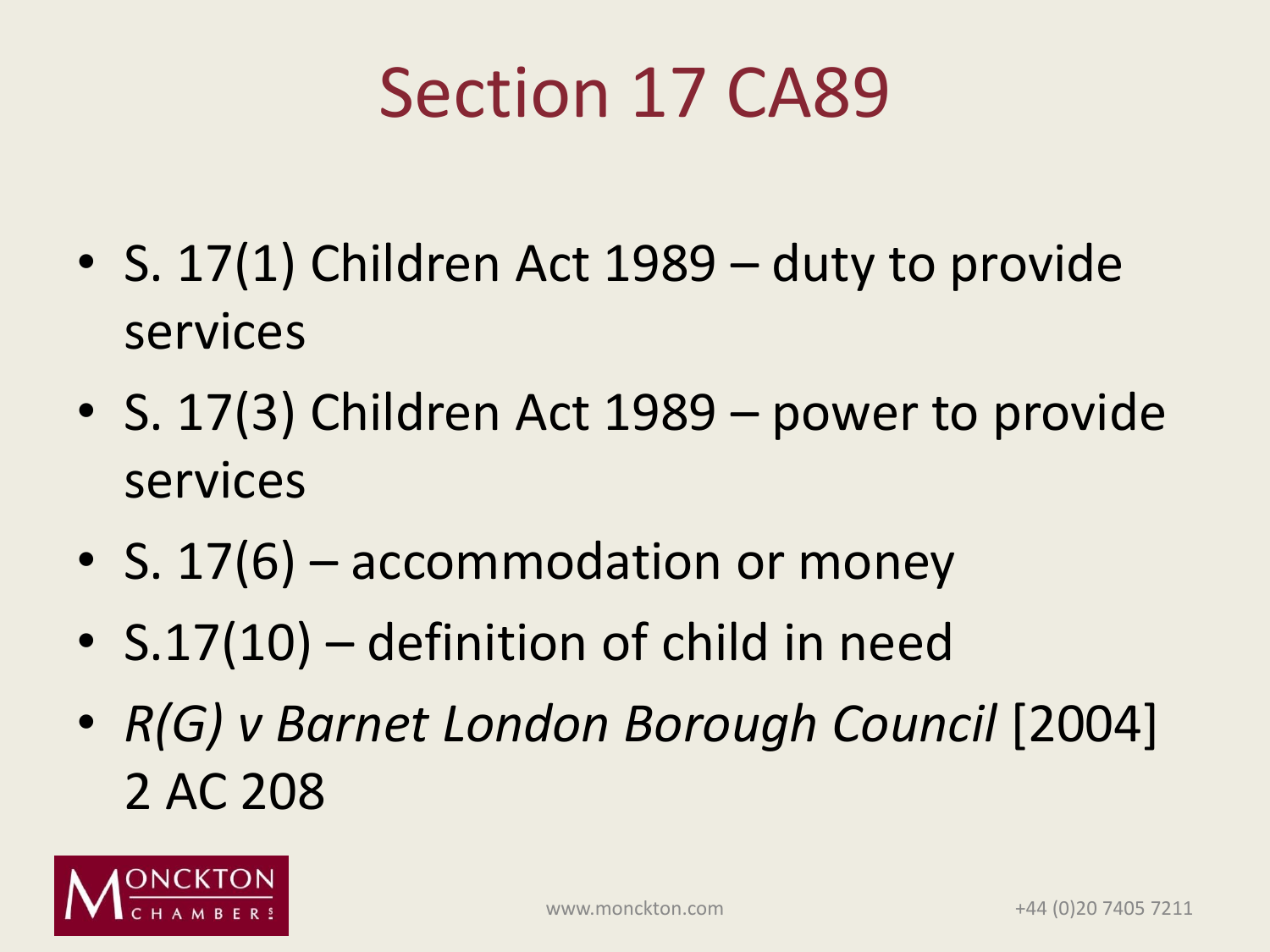## 2 types of case

- *R (MN) v London Borough of Hackney* [2013] EWHC 1205 (Admin) at [19]:
- Immigration control and NRPF s.17(3) discretion
- Breach of immigration laws and not an asylum seeker – s.17(3) and that such support is necessary to prevent a breach of their Convention (art.8) rights.
- *R(O) v Lambeth* at [13], considers breach of convention rights.
- S.10 Immigration and Asylum Act 1999

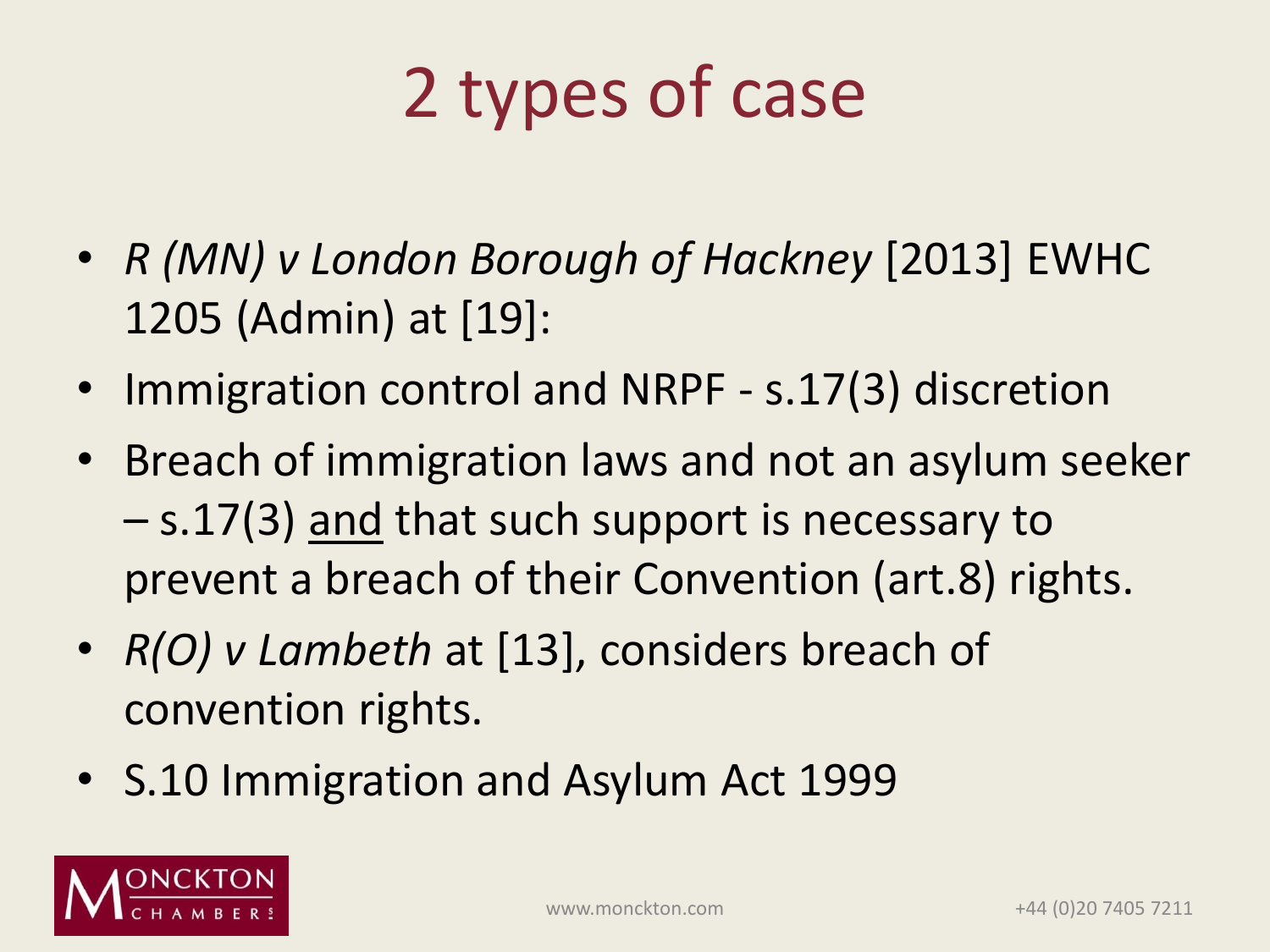# Principles of a good assessment

*R (O) v Lambeth Borough Council* [2016] EWHC 937 at [17]-[22]

- Social worker judgment;
- Wording of assessment;
- Information and explanation from the applicant;
- Adverse inferences *R(S&J) v Haringey*;
- Ex post facto

"Working Together" Guidance

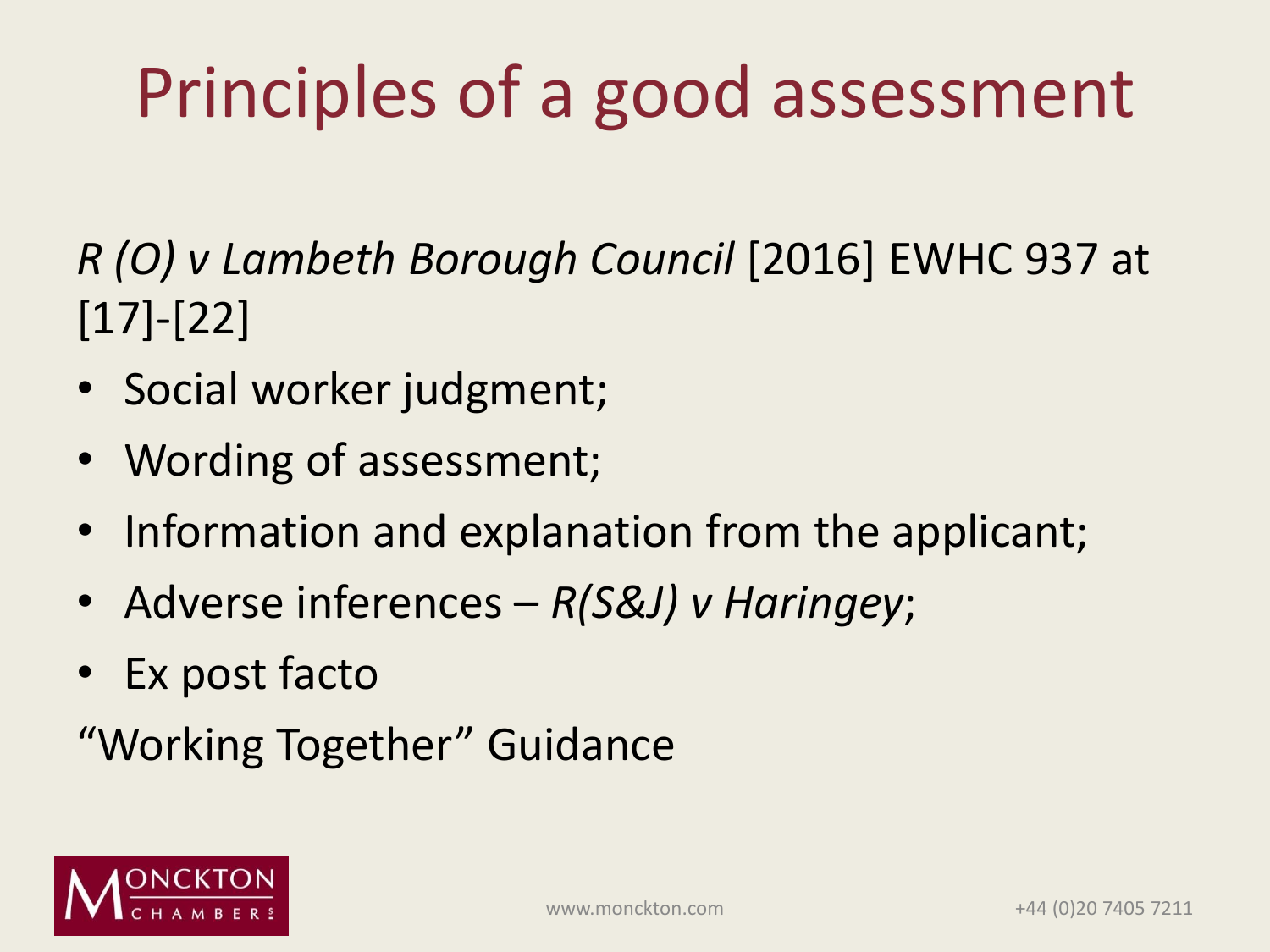## Persuading a court

- These cases, in particular, are won or lost on the strength of the evidence;
- Attention to detail assessments, bank statements;
- Providing extensive witness evidence from former "support networks";
- Co-operation, openness, transparency from applicants;

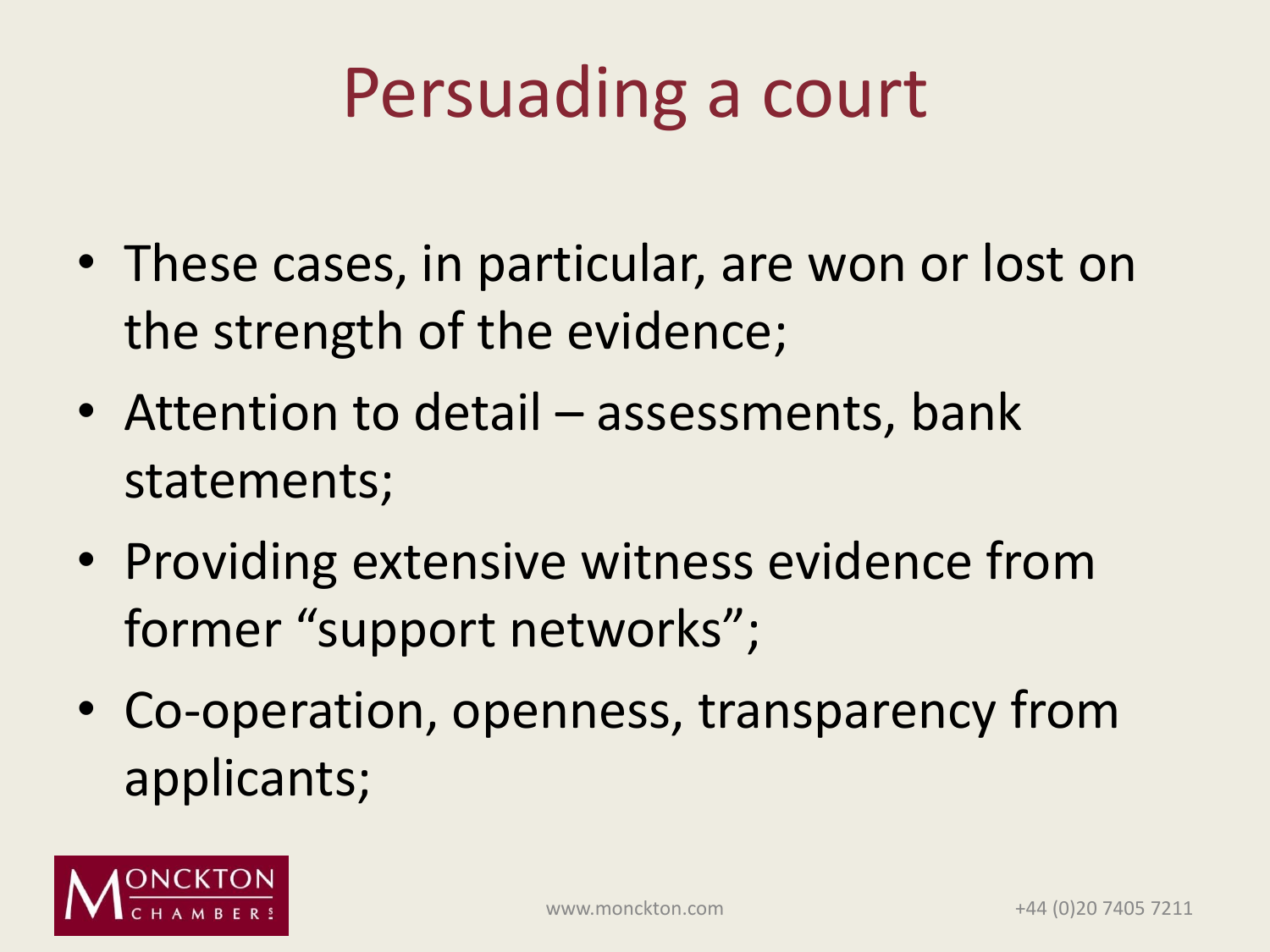## Practical Steps

- Obtain the assessment as soon as possible;
- Be creative with evidence medical, school, religious institutions, neighbours etc.;
- Be pro-active in obtaining evidence, these cases often require active casework;
- The power at the coalface;

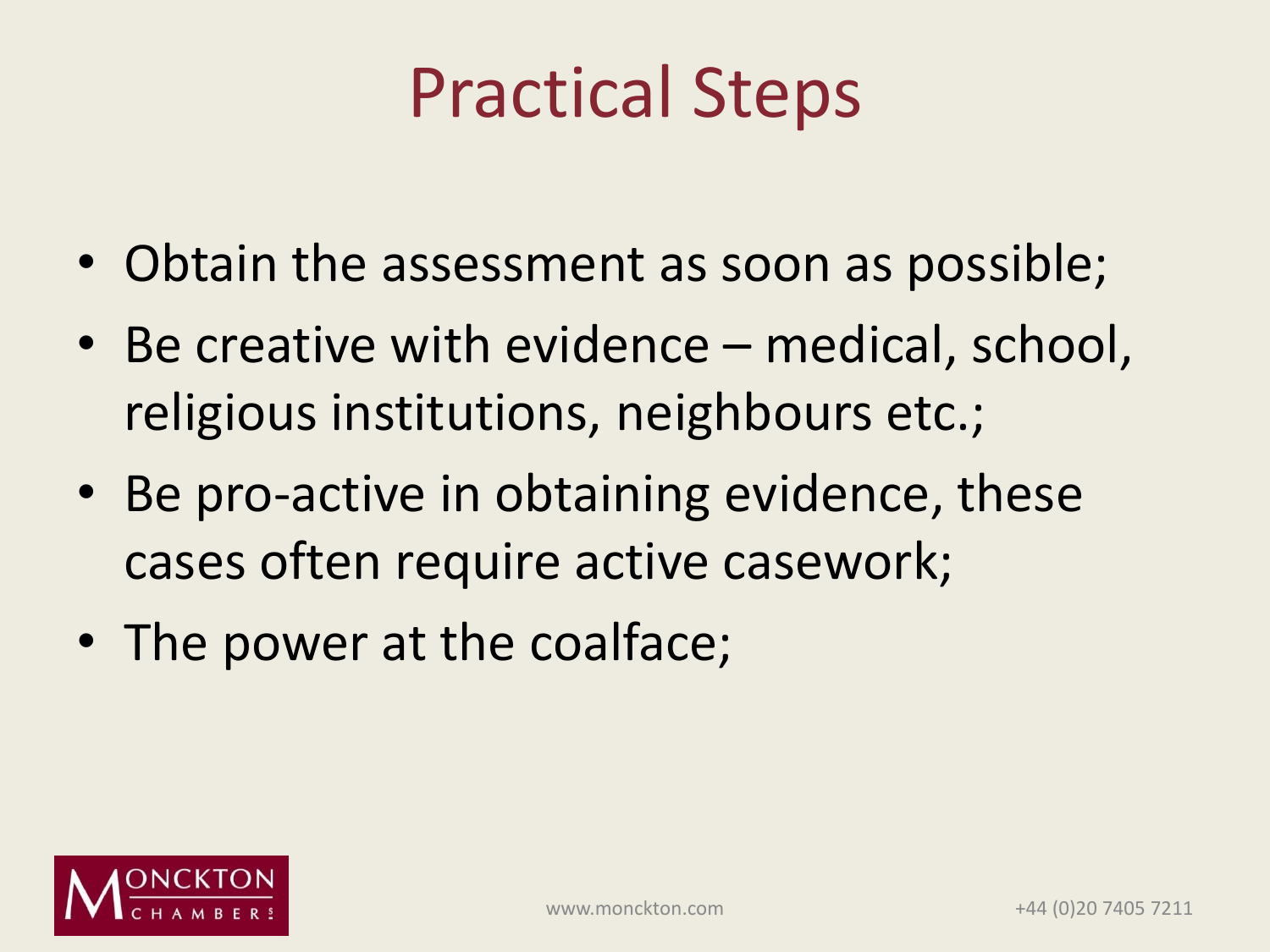## Developing the case law

- Is there a case to be made for fact-finding hearings?
- *R(OK) and others v Barking and Dagenham*  [2017] EWHC (Admin) 2092 and oral evidence
- Art 1 and 3 ECHR, see *R(Adam, Limbuela and Tesema) v Home Secretary* [2005] UKHL 66 and *Labita v Italy* [ECHR] 26772/95
- Deference vs higher intensity of review